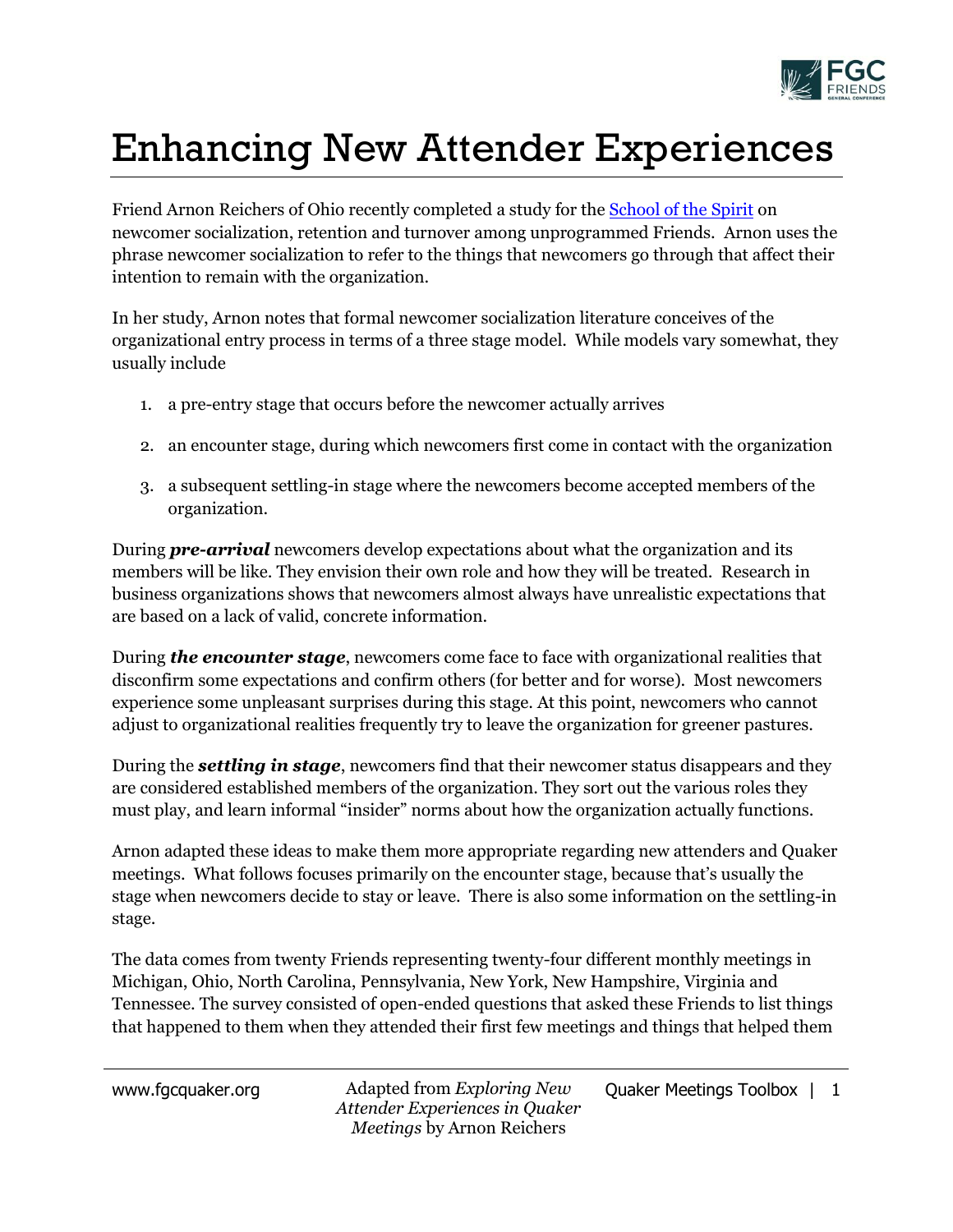

decide to keep returning to their meetings. They also reported their opinions on things that should happen in order to influence newcomers to return.

## **ENCOUNTER STAGE**

**Warm welcome**: This was the most important thing in helping newcomers decide to return. A warm welcome included a greeter at the door, a person or persons whose responsibility it was to greet and introduce newcomers to others, members of the meeting introducing themselves and saying "welcome", and/or a welcome table. Designated people should continue to sit with and chat with newcomers after the initial meeting. It is important to avoid "cliquishness" that might make a new attender feel shut out. Being asked if the newcomer wanted to be put on a mailing list, and follow up phone calls or emails were also important in the overall perception of being welcome.

However, respondents also indicated that not feeling overwhelmed or pressured to return was also important in their comfort level with Friends' meeting. Specifically, not being asked questions about their beliefs or their previous religious affiliations was a relief, as was being told not to sign up for a committee right away out of a sense of duty or obligation.

**Access to information:** Many respondents mentioned that receiving a pamphlet(s) about basic Quaker beliefs and practices helped put them at ease. Some members made a point of giving newcomers some history about the meeting and inviting questions. It is important that members of the meeting be willing and able to talk about what Quakerism means to them. Respondents also mentioned access to the library and recommendations about particular books to read were helpful in giving them information they needed to feel part of the meeting. New attenders could also benefit from reminders about when a potluck is coming up and other scheduled events.

**Opportunities for children:** It was very important to the parents of children that there was a First Day School and other events for children. Respondents felt comfortable when people were nice to their children and accepting of nursing during meeting for worship.

**Other positive** encounter events included:

- a website that is interesting and informative
- a common, simple meal offered every week
- explanations of acronyms during conversations
- a meeting house that is fully accessible to people with physical challenges
- being sent a card after surgery and receiving a visit at home
- being offered a key to the meeting house